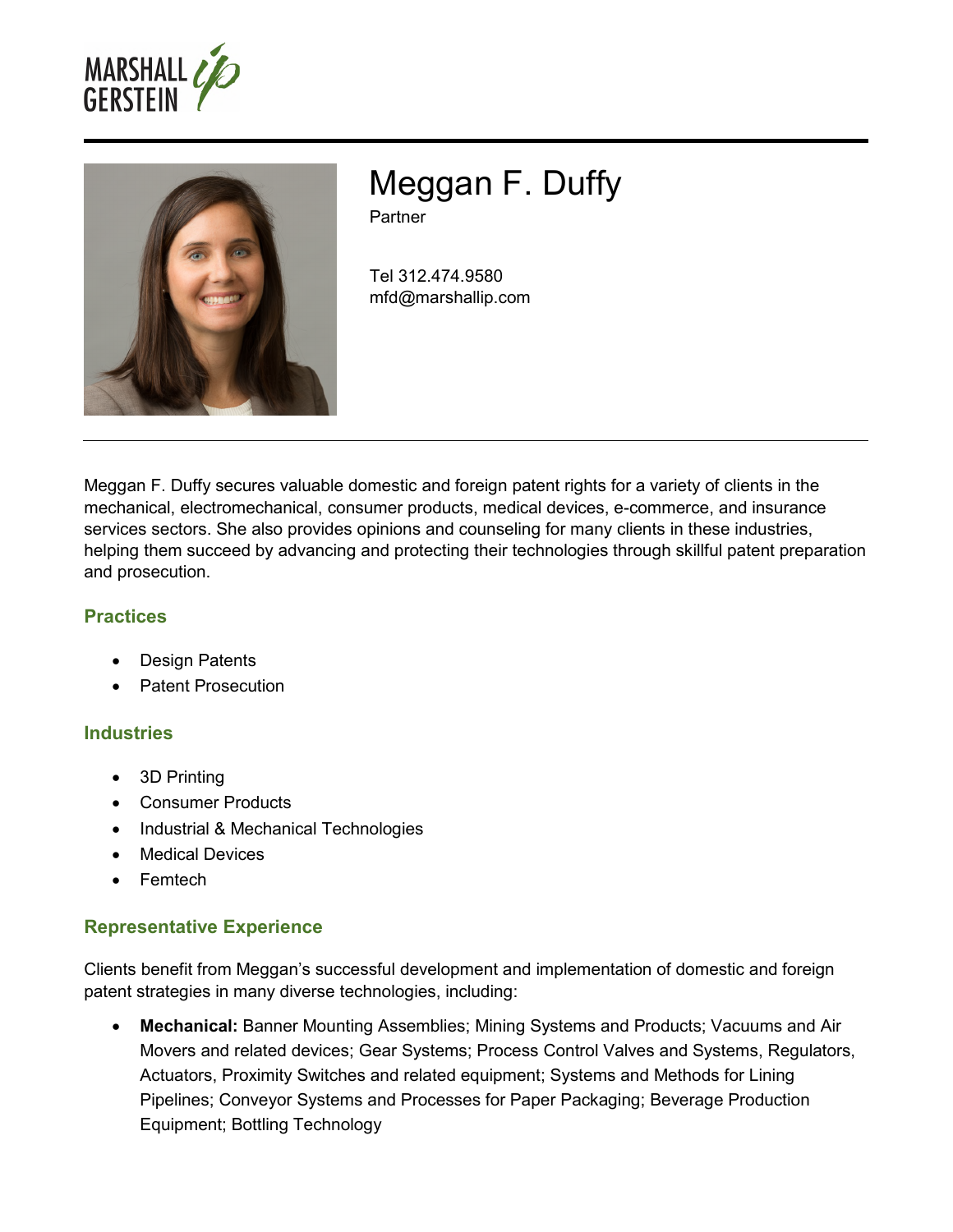

- **Consumer Products:** Ink Systems for Retractable Marker Products; Retractable Valves and Eraser Assemblies for Writing Instruments; Side Knock Mechanisms for Mechanical Pencils; Lead Storage, Advancement and Delivery Systems for Writing Implements; Shelving and Storage Systems; Cookware; Furniture
- **Electromechanical:** GPS Products and Systems; Lighting Assemblies and Methods; Portable Batteries; Remotely Controlled Tethering Systems
- **Medical Devices:** Thoracic Occlusion Systems; Applicators and Devices for Applying Sealant to Tissues During Surgical Procedures; Catheters; Breast Pumps and Related Products; Microfluidic Devices and Methods for Modulating Cell Environments; Braces and Orthopedic Devices, Intravenous Drug Delivery Systems, Dental Instruments, Biopsy Devices, Auto Injectors, Wearable Drug Delivery Devices, and Syringe Assemblies

## **Background and Credentials**

Meggan has successfully handled U.S. and foreign patent preparation and prosecution for clients in numerous technical areas and helped advance their business opportunities through opinions and counseling.

During her tenure at the firm, Meggan served as the Director of Professional Development. Under her direction, the firm developed a fully functioning mentoring program, a full spectrum of orientation and training modules for new associates, agents, and technical specialists, and a formal training program, consisting of more detailed seminars directed to younger associates.

From 2000–2005, Meggan was an Instructor of Law at DePaul University College of Law, teaching Patent Law, first-year Legal Analysis, Research & Communication, and Intellectual Property Legal Analysis, Research & Communication. While teaching, she was also actively involved in the law school's Center for Intellectual Property Law and Information Technology (CIPLIT), serving as Co-Director of its L.L.M. Program in Intellectual Property Law and a member of the CIPLIT Advisory Board. She also continued to practice with the firm on a project basis during that time.

Meggan joined the firm after earning her J.D. degree from Loyola University Chicago School of Law. While in law school, she served as a Legal Writing Teaching Assistant and a judicial extern for the Honorable Judge James B. Zagel, a U.S. District Judge for the Northern District of Illinois. She obtained her B.S. in General Engineering from the University of Illinois at Urbana-Champaign. During that time, Meggan served as a Teaching Assistant for ENGR 100 and GE199, president of Gamma Epsilon Honors Society, and a student intern at the Shibaura Institute of Technology in Tokyo, Japan. She also received numerous awards for her academic and leadership accomplishments at the University of Illinois, including the Honorary Knight of St. Patrick Award, the Jerry S. Dobrovolny Leadership Award, and a Senior 100 Honorary Society honoree.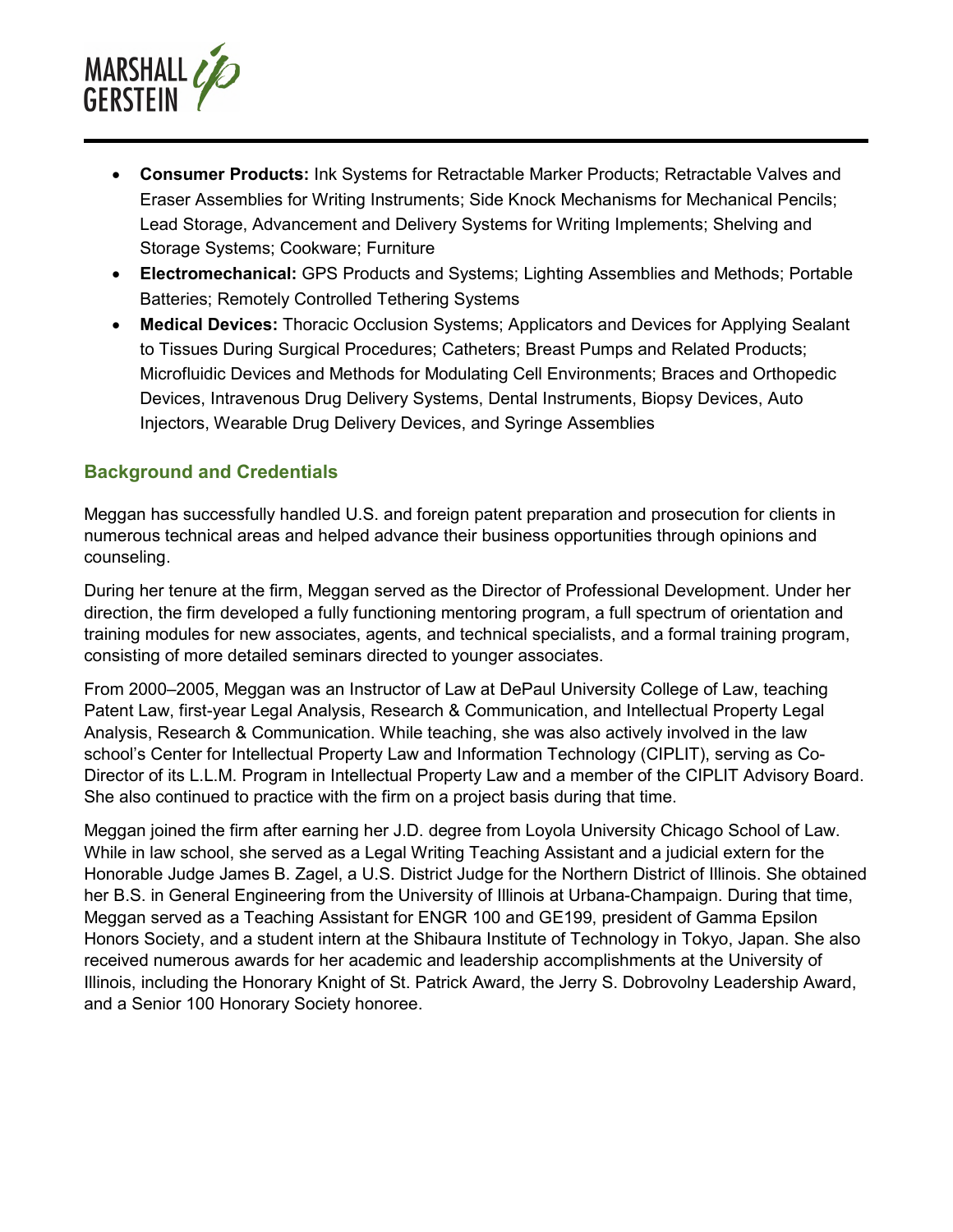

## **Education**

- Loyola University Chicago School of Law (J.D.)
- University of Illinois, Urbana-Champaign (B.S.)
	- o General Engineering

### **Bar Admissions**

- Illinois
- U.S. District Court, Northern District of Illinois
- U.S. Patent and Trademark Office

# **Publications and Presentations**

April 7, 2022 **"Careers in Intellectual Property and Patent Law"** *Illinois Intellectual Property Alliance (ILIPA) Panel Discussion*

January 19, 2021

#### **"Patenting Considerations for Protecting 3D Printing Innovations"**

*TIPE | 2022, powered by Women in 3D Printing*

June 2019

**"Challenges of Intellectual Property and Branding on Regulatory Approvals"**  *Nutraceutical and Functional Food Regulations in the United States and around the World* 

September 2018 **"Making 3D Printing Eco-Friendly: A Potential Opportunity for Patent Protection"**  *INNOVATE Magazine* 

May 3, 2018

**"The everything machine: Push the button for toys, guns, car parts, earrings, jawbones — and your clients' intellectual property" (featured quotes)**  *Chicago Lawyer Magazine* 

May 2, 2018 **3D Printing Roundtable** 

Fall 2017 **"Making 3D Printing Eco-Friendly: A Potential Opportunity for Patent Protection"**  *Illinois Manufacturers' Association Journal*